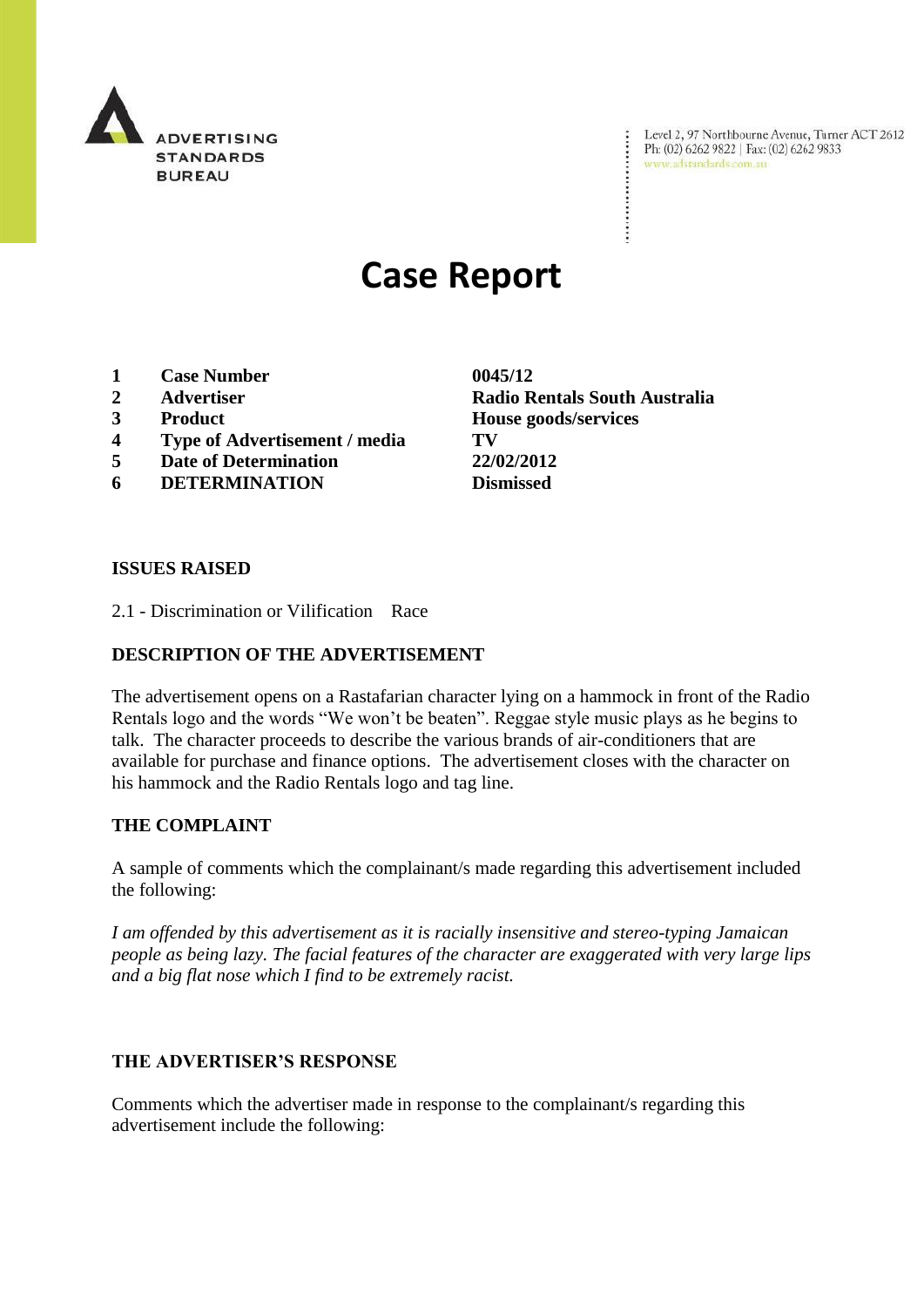*With regard to the single above mentioned complaint, we'd like to state the following regarding our "chilled out" television Advertisement:*

*• It is intended to be light hearted and humorous.*

*• It is intended to portray a "chilled out" character conveying the benefits of owning an air-conditioner in hot weather – i.e. being cool. A Rastafarian was chosen for the cartoon as Rastafarians are generally considered to be "Cool" and obviously come from a hot climate. As the communication is intended to sell air-conditioners, the association with a Rastafarian was a natural choice. In our highly stressed, hardworking society, the ability to be "Chilled out" is a positive.*

*• It is animated and as such has the characteristics of many animated pieces (including children's cartoons) whereby physical features are exaggerated. Cartoon characterization always accentuates various physical features and has been an accepted form of art for years. As with any cartoon image, it has been drawn to give the character personality and memorability, nothing more.*

*• It has gone through an extensive internal and external approval process, including CAD approval, prior to airing – at no stage were any concerns over discrimination or vilification raised or perceived.*

*The complainant seems to have two main concerns both of which may fall under Section 2.1 of the Code.*

*The first issue raised by the complainant is that the Advertisement depicts "Jamaican people" as being lazy. We believe most ordinary, reasonable viewers would not draw this conclusion and instead perceive exactly what is intended by the Advertisement, that the character shown is relaxed and cool in hot weather (the complainant actually mentions the character is "relaxed" in his/her description of the Advertisement). The leap from relaxed to lazy to us seems unreasonable. At no stage is there anything to suggest that there is urgent work to be done that our character is avoiding. He is chilled out and relaxed simply because he's had the good sense to get a cool deal on an air-conditioner. Our view is therefore that there are no grounds for the complainant's allegation of discrimination or vilification. We would suggest that the interpretation of "Lazy" that your complainant has placed on the character comes, perhaps, from his or her own view of Rastafarians rather than anything we have communicated in the commercial.*

*The second issue raised by the complainant is that the character depicted has exaggerated facial features, including large lips and a big flat nose. The animated character is just that, a drawn animation and as such is open to some artistic license. As with most cartoons (still or animated), many characterisations have exaggerated physical features in order to give them a larger than life personality, warmth and impact. Most ordinary, reasonable people are exposed to cartoons and animations on a daily basis and would not see exaggerated physical features of the character(s) portrayed as anything outside of the accepted norm. Our view is the character depiction does not discriminate against or vilify any person or group. For the above reasons we strongly believe the Advertisement does not breach Section 2.1 of* 

*the Code.*

*It should be noted that other than this single ASB complaint we have not received a single other complaint.* 

*We would welcome the opportunity to provide any further information or clarification you may require in relation to this matter.*

### **THE DETERMINATION**